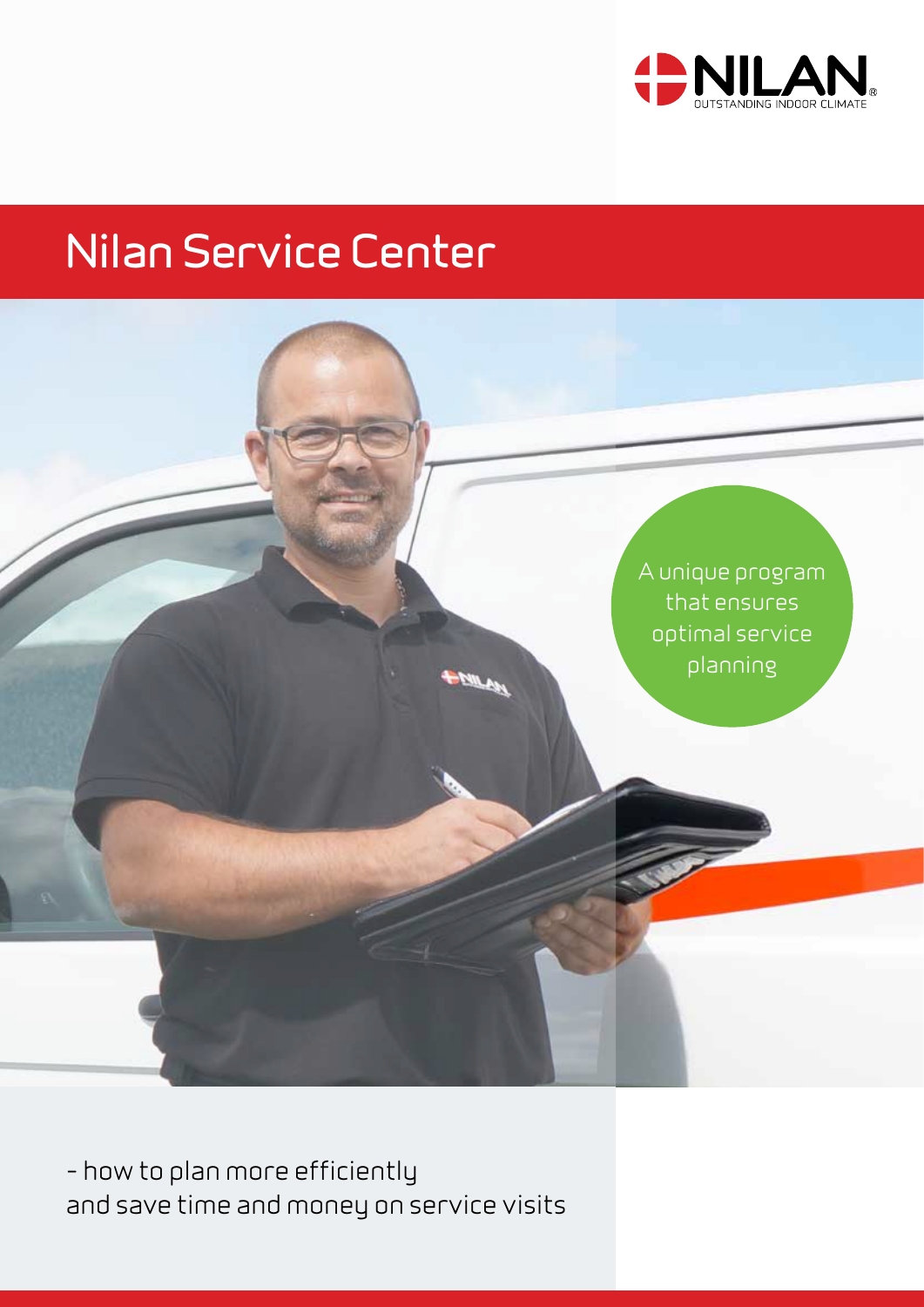Good indoor climate Quick response Better service planning Long service life for the unit Low energy consumption Saves time and money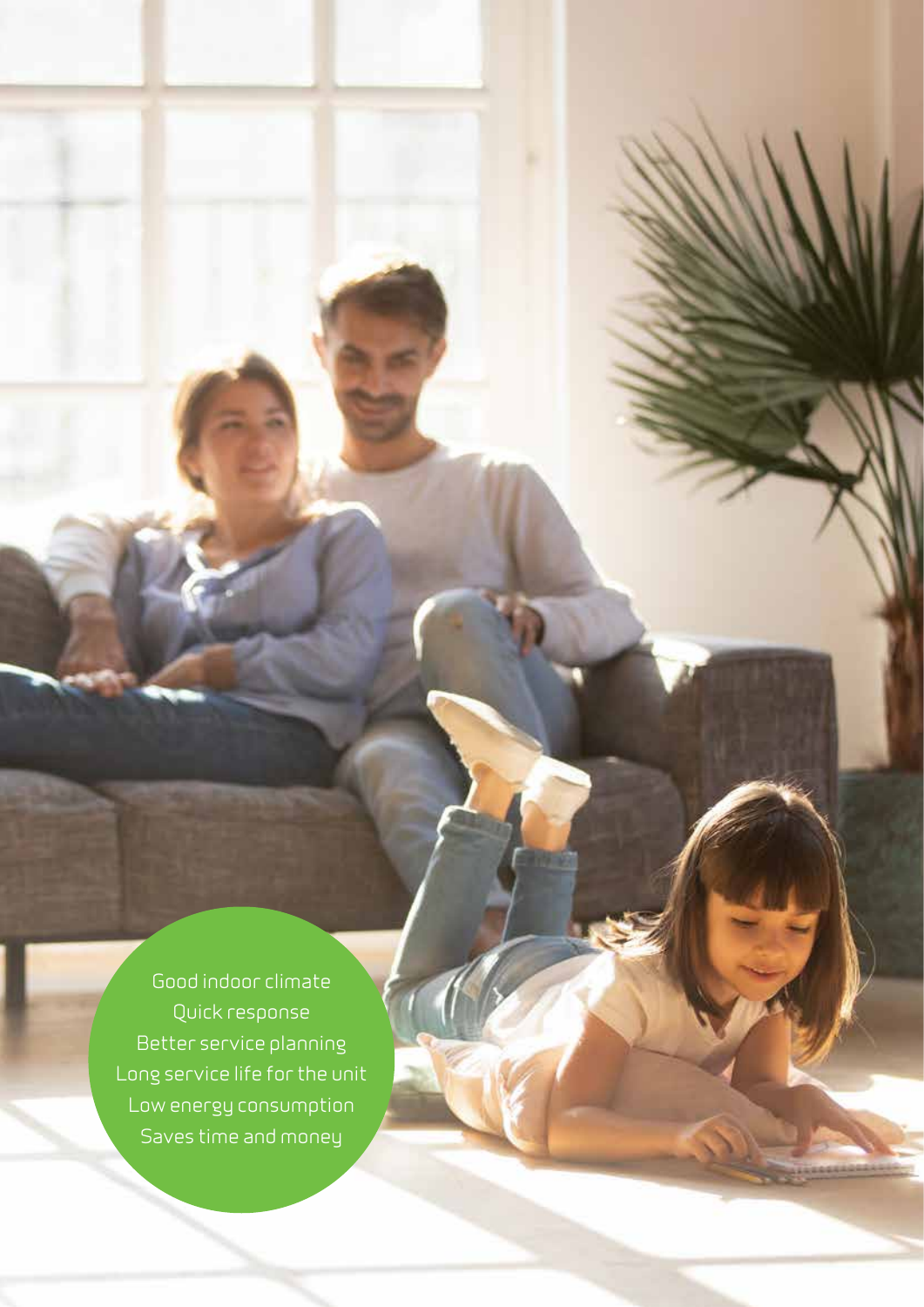#### A strong tool for monitoring ventilation units

Nilan Service Center is an entirely unique program that gives you a comprehensive view and allows you to monitor operation of the different ventilation units and heat pumps. Nilan Service Center is also an ideal tool that you can utilise when advising your customers about how best to optimise operation of their ventilation units and heat pumps. Optimal operation ensures low energy consumption and a good indoor climate free of humidity, rot, and mould. This benefits both the unit and the property as well as the customer, who will enjoy reduced costs.

As a service engineer, you will be able to quickly check the operating status of the ventilation unit or heat pump, and in many cases, you will be able to solve the customer's issue directly from Nilan Service Center. If the heat pump stops, you can help the customer immediately, so the customer does not have to be without heating. That way you can limit repeated service visits, which are timeconsuming. In other words - Nilan Service Center will save you both time and money!

#### How you benefit:

- Solve the customers' problems directly from Nilan Service Center
- Minimise the number of repeated, time-consuming service visits
- Save driving to and from customers
- Alter the settings of the ventilation unit online
- Be notified immediately when operational errors occur
- Analyse operational errors
- Prepare before making service visits
- Help the customer immediately if their heat pump stops
- Documentation on the operation of the unit with regards to potential damages to the unit or the building
- Online help from Nilan Service that can assist with troubleshooting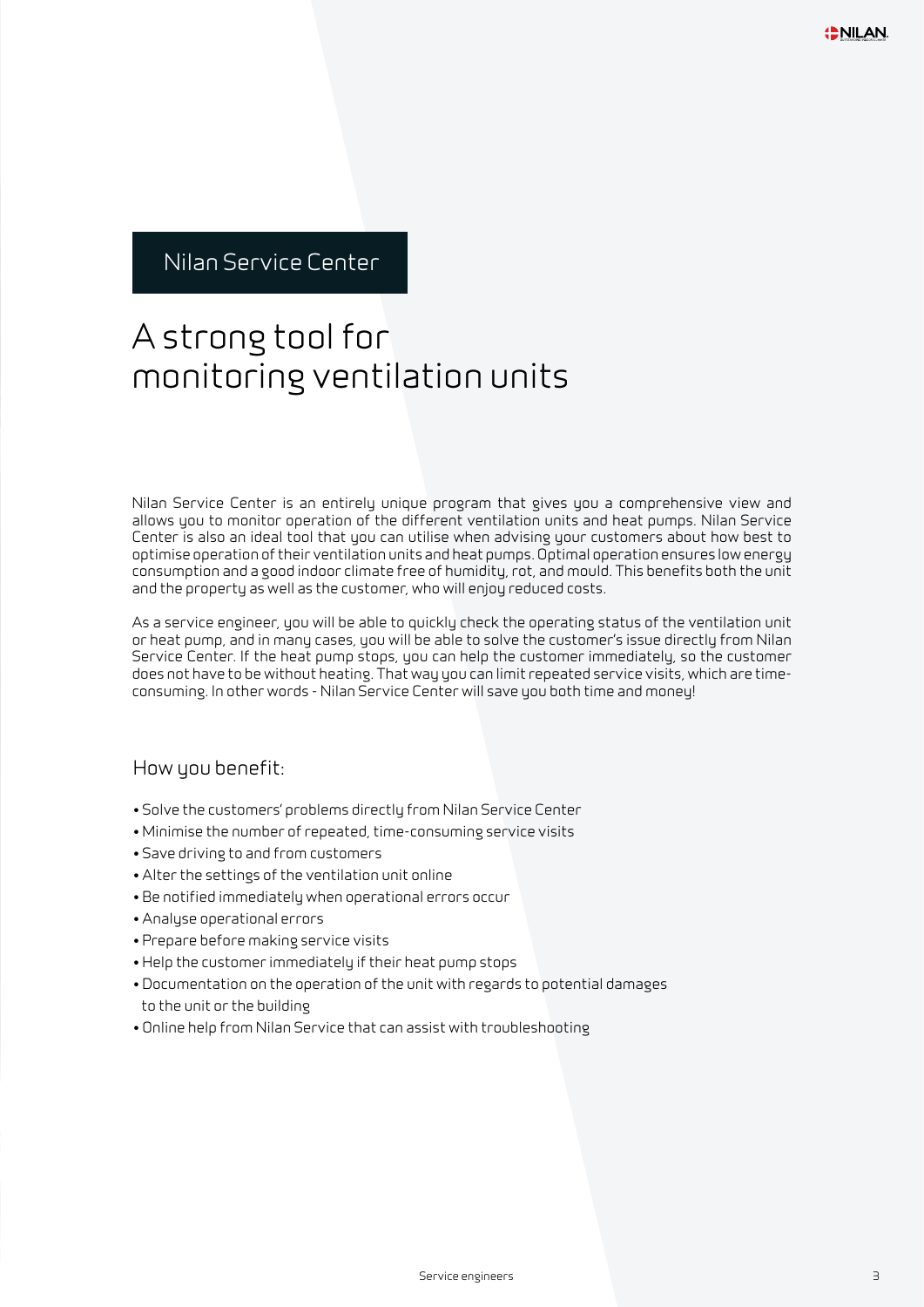# How you benefit:

• Email notifications when alarms occur

**DELLETTE** 

umpini

 $1111$ 

- Avoid time consuming service visits
- Prepare before technician visits

 $\hat{m}_{\mu}$ 



O

а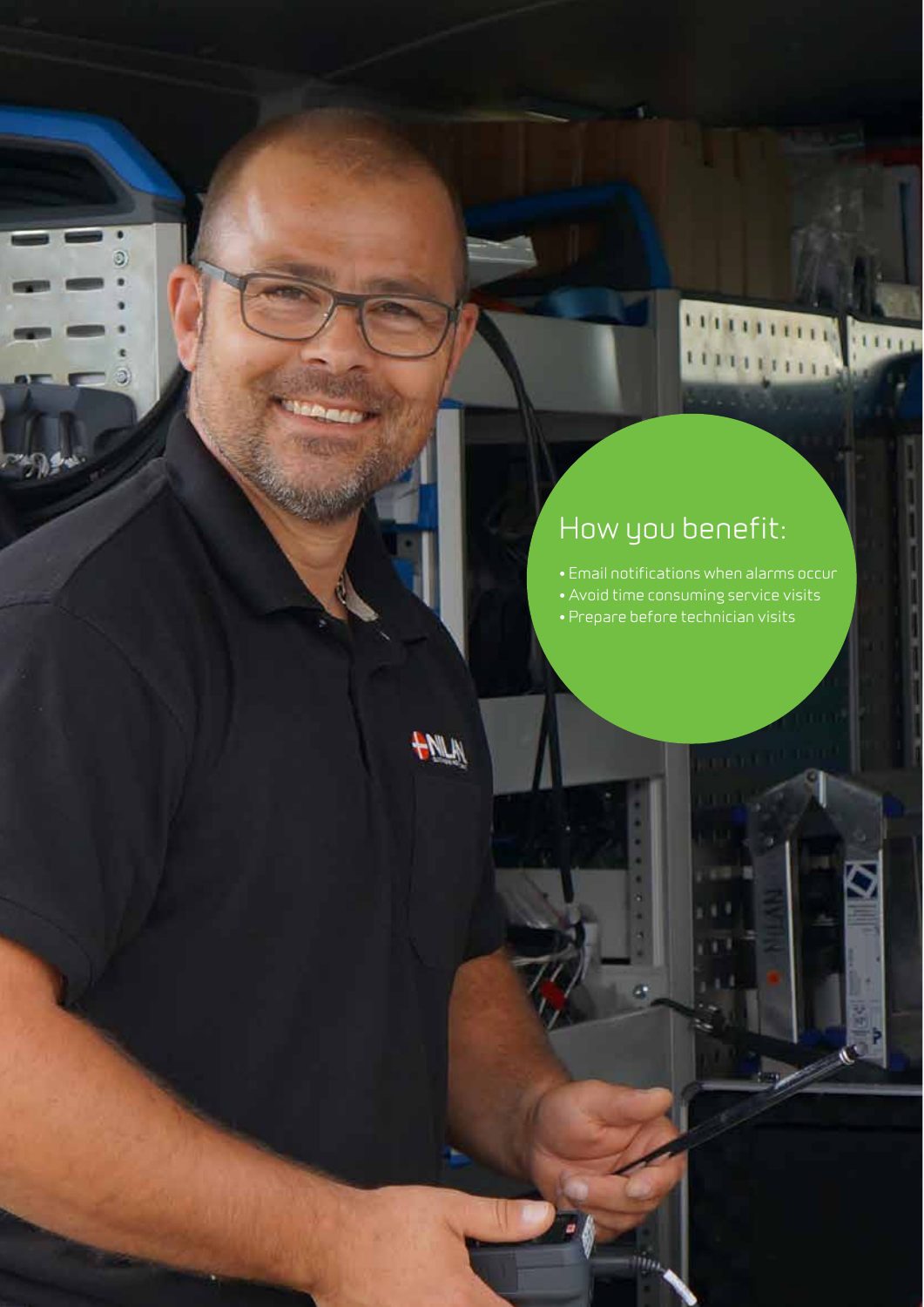# You save time and money

#### Services and repairs

If an alarm is triggered on a ventilation unit or a heat pump, Nilan Service Center will send an email notification directly to the service engineer. Since every ventilation unit and heat pump has its own address, it is easy to identify the unit with the error.

Any current alarm will be displayed in Nilan Service Center. This will allow you to identify a potential solution to the problem before you send one of your service technicians on the job.

The problem will often be the result of an incorrect setting on the ventilation unit or the heat pump. Nilan Service Center enables you to change the settings on the unit online. That way, you can avoid sending out a service technician unnecessarily. You thereby minimise repeated, time-consuming service visits.

When an operational error is registered in Nilan Service Center and the issue cannot be solve online, the information in Nilan Service Center can help you determine beforehand which spare parts and tools the service technician will need to take.

Nilan Service Center will save you both time and money.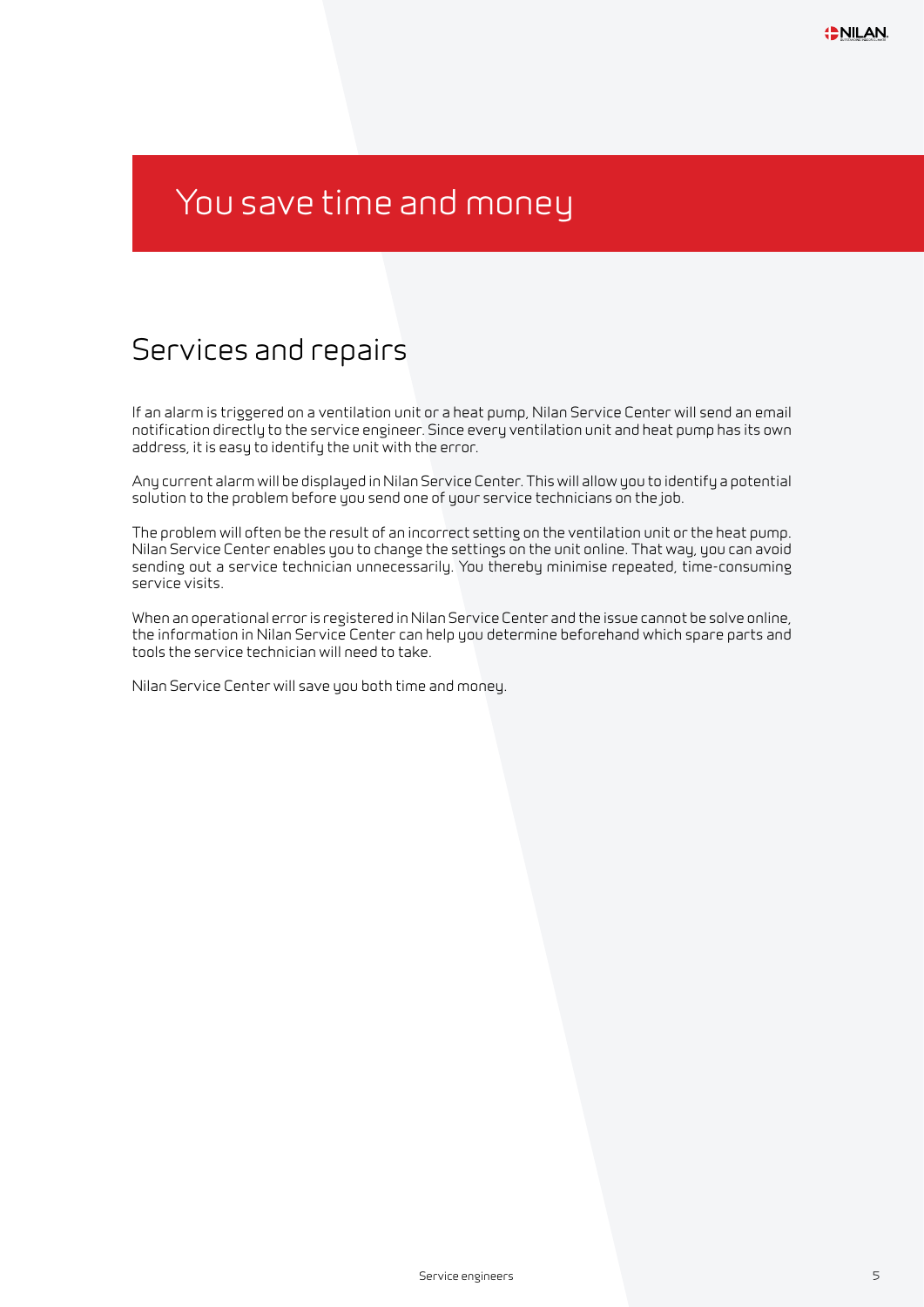### Increase the number of service agreements

With Nilan Service Center you will save time on service visits since the service technician can analyse the error in advance and prepare for the visit. The service van can be packed with the tools and parts required so you only have to visit the customer once. In many cases the error can be rectified directly via Nilan Service Center so you avoid visiting the customer altogether. By optimising, you save time that can be used on securing new customers.

If a service customer turns off their ventilation unit, typically in order to save electricity, as the service engineer, you will automatically receive an email notification from Nilan Service Center. If a unit is turned off for a long time, it can result in dampness and subsequent damages to the customer's property, which can be expensive to repair. Another typical issue that may arise if a unit remains turned off is condensation. It forms in the unit and results in damages to the technical components. By means of Nilan Service Center, you can now quickly contact the customer so damages to the building and the unit through humidity can be avoided.

You can choose to vary the level of service in your service agreements, depending on the individual customer's wishes and requirements. The service may consist of servicing the ventilation unit or the heat pump, incl. cleaning the unit. The service agreement can also entail the customer being sent filters for filter replacements when required.

You can have contracts in which you offer online monitoring as an extra service where you monitor operation of the ventilation unit or the heat pump. This will allow you to provide your customers with advise and guidance about how to set the unit to ensure optimal operation with low energy consumption.

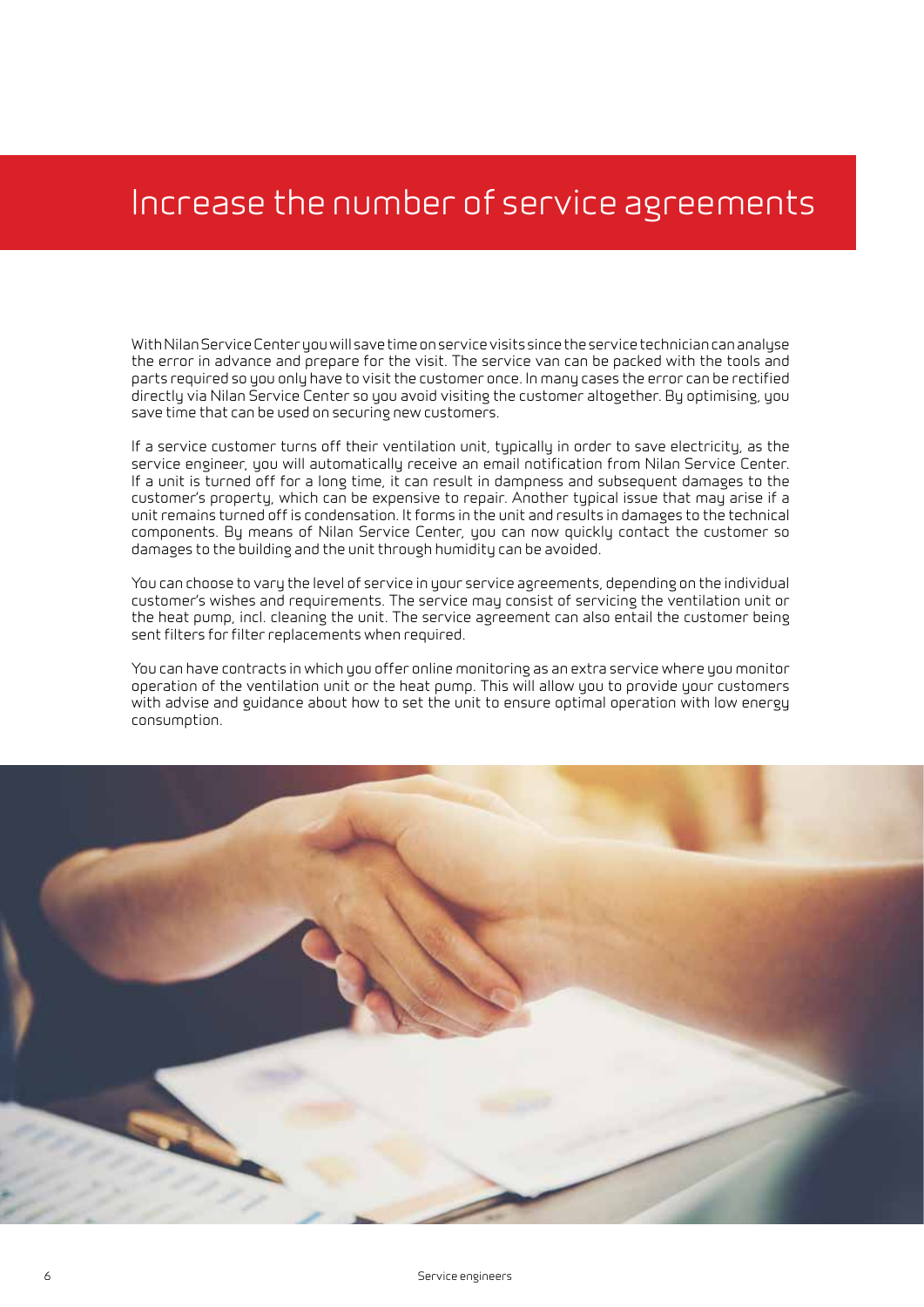#### Overview - irrespective of time and place

Nilan Service Center is also available through an app. You will therefore always have access to all the units that are connected, even when you are on the go. If a service customer reports an error on their unit, as a service engineer you can access the unit in question directly and identify the error. The app shows all current data. It registers alarms and the associated alarm codes. That way you can quickly identify the error and, in some cases, solve the issue straight away.

You can take notes about the individual unit both in Nilan Service Center and in the app. This gives you quick access to the history of the unit.

Nilan Service Center can be set to send you an email notification in the event of an alarm. The email will inform you of the alarm code that has been registered. You will receive a notification if the connection to the Nilan Gateway or the unit is interrupted. If a service customer turns off their ventilation unit, the notification will immediately be sent to the service engineer.

#### Options with the app:

- See if there is an alarm and which alarm code
- See all current data
- See the Event list
- Read and write notes



Even on the go, you will always be able to access the ventilation units that have been connected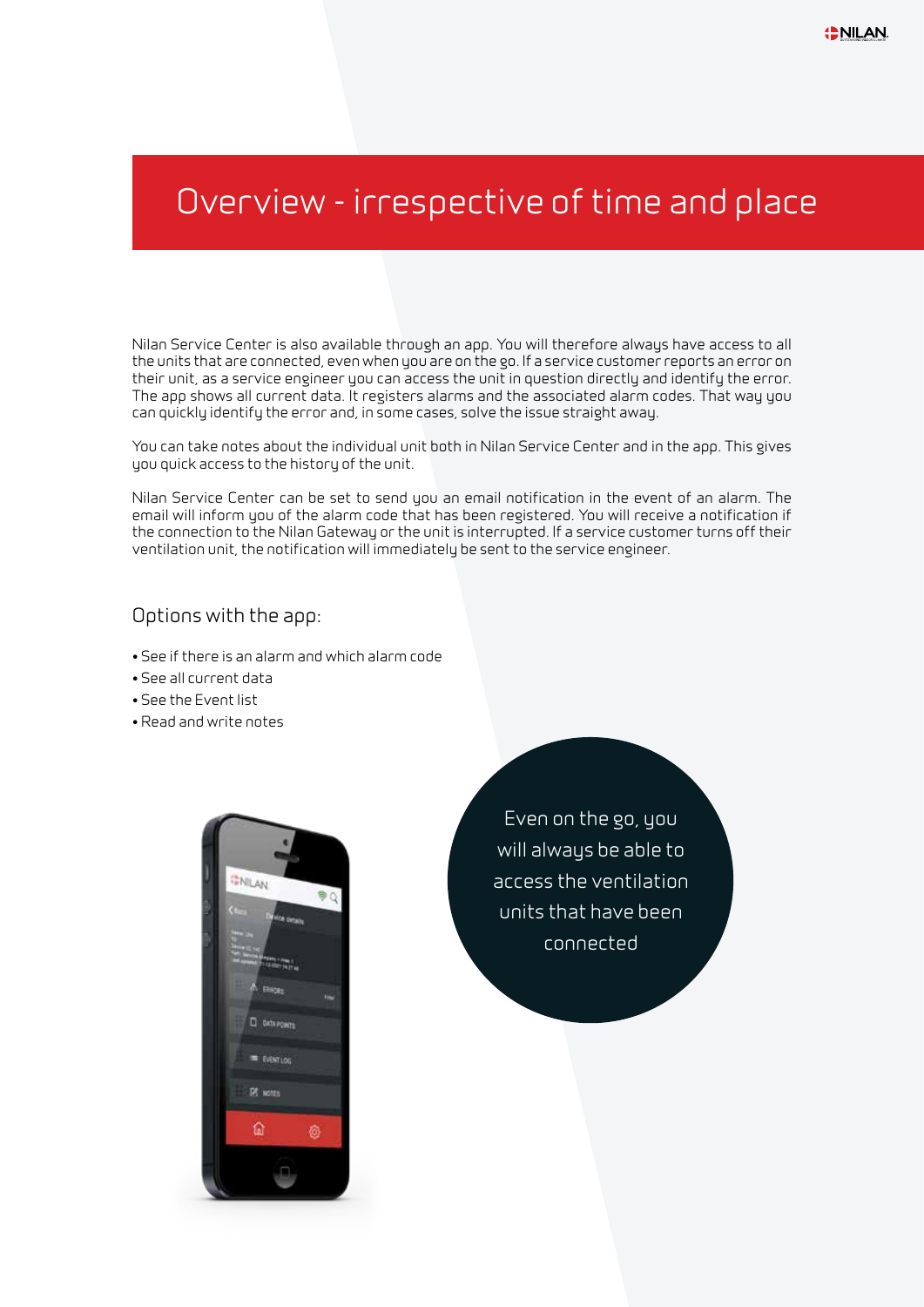#### Follow and optimise operation

In Nilan Service Center you can always see all curves and data points for the previous two years. Data is logged every 5 minutes. The data that has been logged is used for troubleshooting and optimisation of operation.

In the PC version you can click on the coloured fields on the right side of the screen to activate or deactivate various types of data. You can export data to a csv file for further use.

When you make changes in Nilan Service Center, they will be saved in the Event list. At any time, you will be able to see who made the changes and when.

The data log enables you to see the history of the humidity level and you will also be able to see when the unit has been in operation over the past two years.

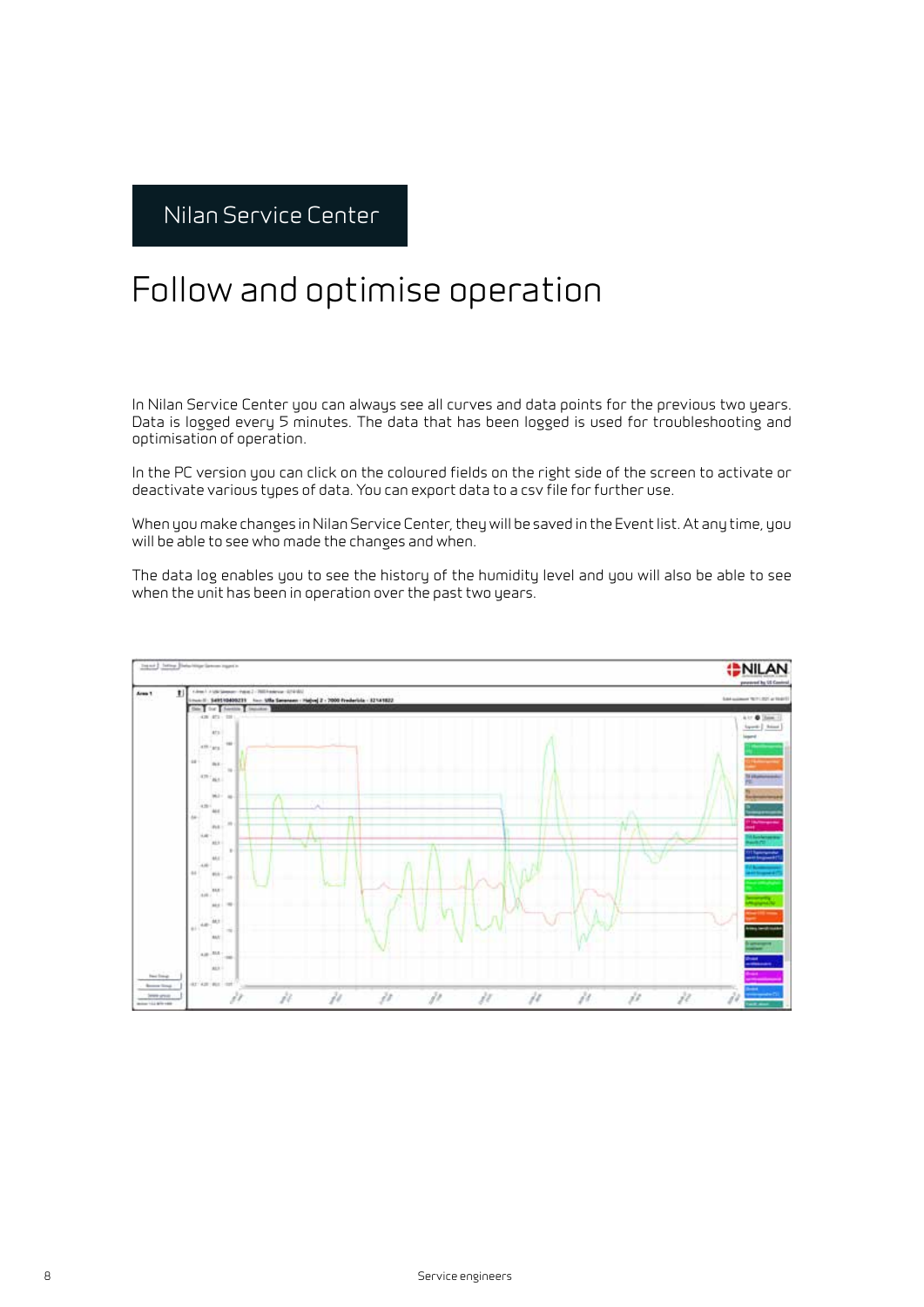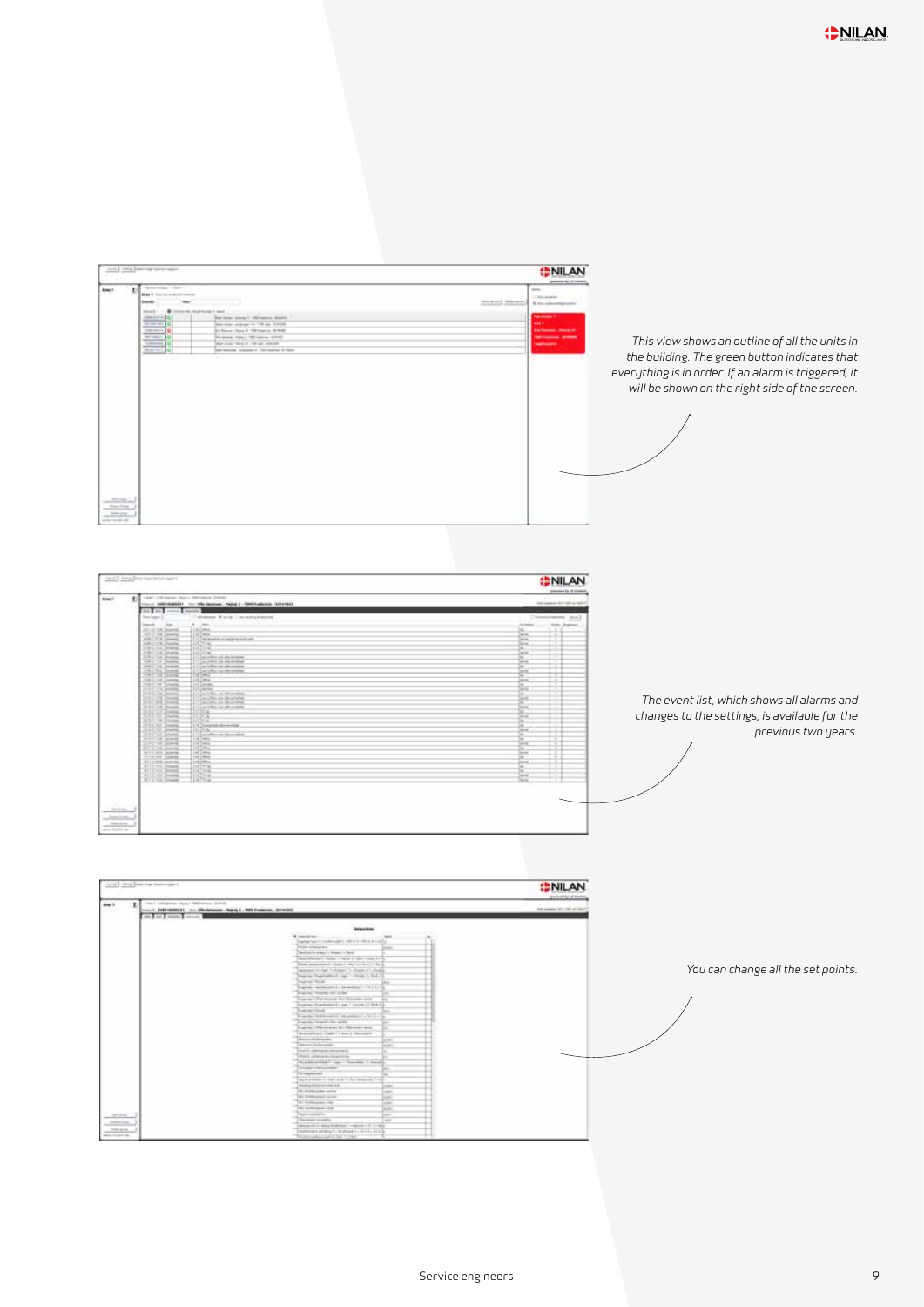#### Structure and user level

Nilan Service Center must be installed on a local computer. You then establish a connection from this computer to those Nilan units that are equipped with a Nilan Gateway (LAN/WiFi). The program always runs at the highest possible security level.

In Nilan Service Center you can set up structured folders and categorise the ventilation units in whichever way you find most suitable for your business.

We recommend that every user has their own unique login. You can assign different user levels to different users depending on the requirements and on their level of technical knowledge. Use Settings for user level to assign the correct and necessary access to the settings.

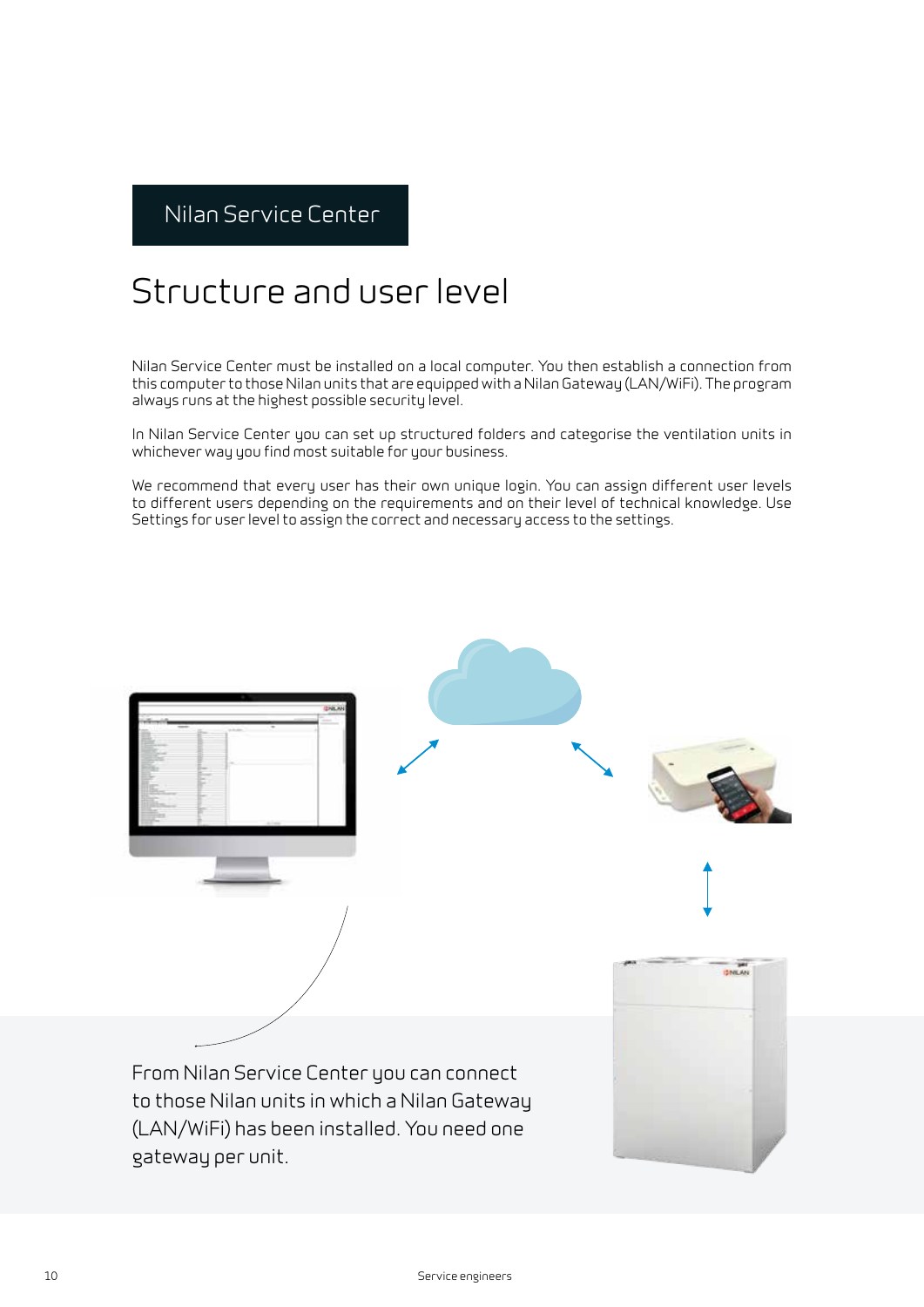### Get more information

Our most important task is to assist you with exactly your project. Please do not hesitate to contact us if you want more information about Nilan Service Center and about the options, which this ground-breaking program can offer you.